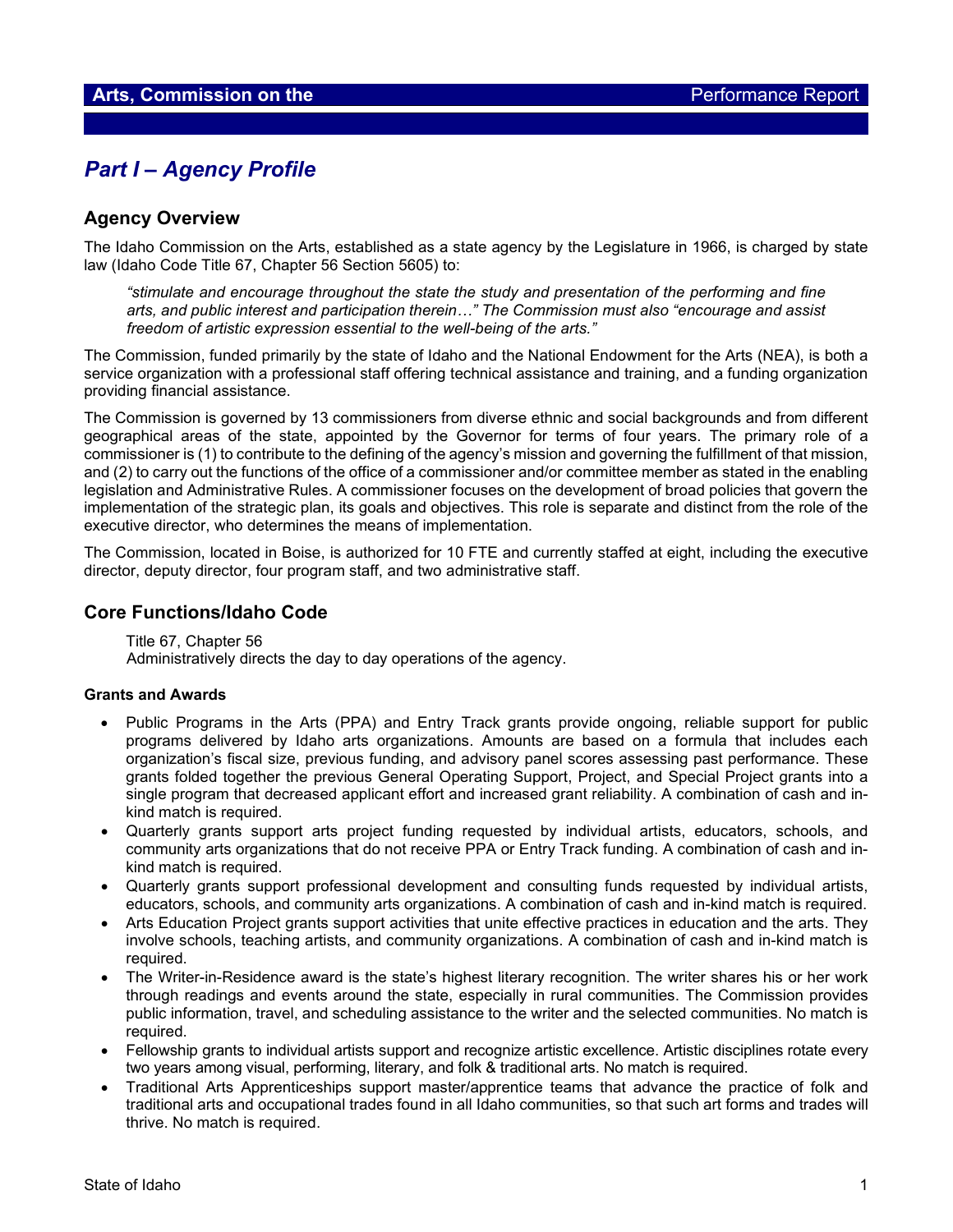## **Arts, Commission on the** *Performance Report*

#### **Non-Granting Programs and Services**

- The *ArtsPowered Learning: An Idaho Education Framework* instructional resource assists educators in schools and community settings to deliver effective arts instruction, supporting the arts and humanities standards and increasing literacy, creativity, and critical thinking.
- The Idaho Change Leader Institute hones arts managers' skills in organizational and change management, in partnership with the Utah Division of Arts and Museums and Colorado Creative Industries.
- Cash flow management tools and seminars, and organizational technical assistance strengthen the selfreliance and governance of not-for-profit arts organizations.
- The My Artrepreneur artist business training workshops assist working artists to monetize their professions.
- Master-to-Master convenings bring together folk & traditional arts practitioners to learn from each other and advance their trades and occupations.
- The Community Scholar program teaches local citizenry to document and preserve their own communities.
- The Writer in Residence program provides writing workshops in educational and correctional settings.
- Poetry Out Loud, the National Poetry Recitation Contest motivates high school students across Idaho to master the classics of poetry in the English language through memorization and recitation, accomplished in partnership with the National Endowment for the Arts and the Poetry Foundation.
- Special projects are conducted, such as the biennial Governor's Awards in the Arts, Idaho's highest honorific in the arts, next scheduled in FY 2022.

#### **Revenue and Expenditures**

| <b>Revenue</b>                    |       | <b>FY 2018</b> | <b>FY 2019</b> | <b>FY 2020</b> | <b>FY 2021</b> |
|-----------------------------------|-------|----------------|----------------|----------------|----------------|
| <b>General Fund Appropriation</b> |       | \$810,500      | \$841,000      | \$866,400      | \$831,060      |
| <b>Federal Revenues</b>           |       | \$806,600      | \$784,300      | \$791,200      | \$1,232,560    |
| Misc. Revenues                    |       | \$16,500       | \$24,043       | \$21,320       | \$38,992       |
|                                   | Total | \$1,633,600    | \$1,649,343    | \$1,678,920    | \$2,102,612    |
| <b>Expenditures</b>               |       | <b>FY 2018</b> | <b>FY 2019</b> | <b>FY 2020</b> | <b>FY 2021</b> |
| <b>Personnel Costs</b>            |       | \$703,190      | \$640,831      | \$693,187      | \$637,698      |
| <b>Operating Expenditures</b>     |       | \$291,375      | \$362,357      | \$279,360      | \$264,330      |
| Capital Outlay                    |       | \$0            | \$0            | \$0            | \$0            |
| <b>Trustee/Benefit Payments</b>   |       | \$614,261      | \$698,256      | \$715,418      | \$1,110,561    |
|                                   | Total | \$1,608,826    | \$1,701,444    | \$1,687,965    | \$2,012,589    |

### **Profile of Cases Managed and/or Key Services Provided**

| <b>Cases Managed and/or Key Services</b>     |                |                |                |         |
|----------------------------------------------|----------------|----------------|----------------|---------|
| <b>Provided</b>                              | <b>FY 2018</b> | <b>FY 2019</b> | <b>FY 2020</b> | FY 2021 |
| Grants to organizations, awarded             | 128            | 131            | 139            | 220     |
| Grants to individuals, awarded               | 60             | 45             | 43             | 167     |
| Conferences and workshops                    | 30             | 20             | 43             |         |
| Conference and workshop attendees            | 718            | 481            | 760            | 207     |
| Social media constituent contacts            | 3,738          | 5,215          | 6369           | 7,091   |
| Contracts for services, panels, and projects | 30             | 41             | 54             | 33      |

# *Part II – Performance Measures*

| <b>Performance Measure</b><br><b>FY 2018</b>                    |        | <b>FY 2019</b> | <b>FY 2020</b>       | <b>FY 2021</b>    | <b>FY 2022</b> |     |
|-----------------------------------------------------------------|--------|----------------|----------------------|-------------------|----------------|-----|
| Plan Concluding FY 2020, Goal 1<br>Enhance financial assistance |        |                |                      |                   |                |     |
| Establish the Folk and<br><b>Traditional Arts Fellowships</b>   | Actual | In process     | In process           | Achieved          | N/A            | N/A |
|                                                                 | Target | Drafted rules  | Promulgated<br>rules | Approved<br>rules |                |     |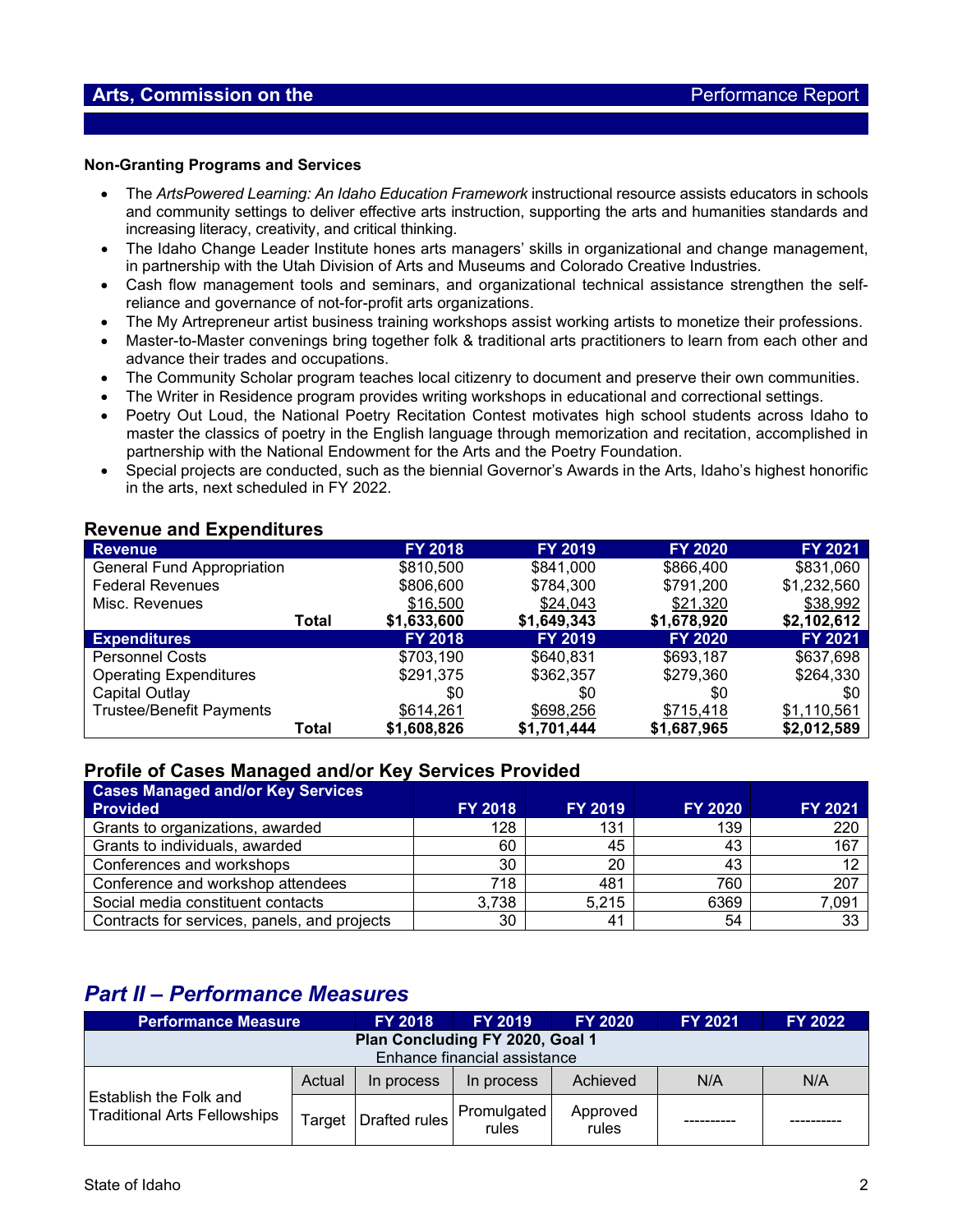# **Arts, Commission on the** *Performance Report*

| <b>Performance Measure</b>                                                                              |               | FY 2018                      | <b>FY 2019</b>        | FY 2020                            | FY 2021                                 | <b>FY 2022</b>                       |  |
|---------------------------------------------------------------------------------------------------------|---------------|------------------------------|-----------------------|------------------------------------|-----------------------------------------|--------------------------------------|--|
| Plan Concluding FY 2020, Goal 2                                                                         |               |                              |                       |                                    |                                         |                                      |  |
| Improve access to information                                                                           |               |                              |                       |                                    |                                         |                                      |  |
| Provide practical arts<br>business information for<br>Idaho artists                                     | Actual        | Achieved                     | Achieved              | Achieved                           | N/A                                     | N/A                                  |  |
|                                                                                                         | Target        | My<br>Artrepreneur           | My<br>Artrepreneur    | My<br>Artrepreneur                 |                                         |                                      |  |
|                                                                                                         |               | piloted                      | piloted<br>ongoing    |                                    |                                         |                                      |  |
| Plan Concluding FY 2020, Goal 3                                                                         |               |                              |                       |                                    |                                         |                                      |  |
|                                                                                                         |               |                              | Increase connectivity |                                    |                                         |                                      |  |
| Expand the arts education<br>program reach further into<br>underserved regions of<br>Idaho.             | Actual        | Achieved                     | Achieved              | Achieved                           | N/A                                     | N/A                                  |  |
|                                                                                                         | Target        | <b>Arts Grow</b><br>Learning | Arts Grow<br>Learning | Assessing<br>new training<br>needs |                                         |                                      |  |
| Plan Beginning FY 2021, Goal 1<br>Expand resources for Idaho artists and arts organizations             |               |                              |                       |                                    |                                         |                                      |  |
| Streamline grant programs<br>for clarity and ease of<br>constituents in accessing<br>grant resources    | Actual        | N/A                          | N/A                   | N/A                                | In process                              | Achieved                             |  |
|                                                                                                         | Target        |                              |                       |                                    | Update grant<br>guidelines              | Ongoing                              |  |
| Plan Beginning FY 2021, Goal 2                                                                          |               |                              |                       |                                    |                                         |                                      |  |
| Expand the role of arts-in-education in Idaho schools and communities                                   |               |                              |                       |                                    |                                         |                                      |  |
| Offer grants to support arts<br>learning in schools and<br>community settings                           | Actual        | N/A                          | N/A                   | N/A                                | In process                              | Achieved                             |  |
|                                                                                                         | <b>Target</b> |                              |                       |                                    | Update grant<br>guidelines              | Ongoing                              |  |
| Plan Beginning FY 2021, Goal 3<br>Enhance the vitality of communities through public access to the arts |               |                              |                       |                                    |                                         |                                      |  |
| Facilitate community cultural<br>planning for Idaho cities and<br>counties                              | Actual        | N/A                          | N/A                   | N/A                                | In process                              | In process                           |  |
|                                                                                                         | <b>Target</b> |                              |                       |                                    | Pilot cultural<br>planning              | Pilot cultural<br>planning           |  |
| Promote the creative arts in<br>health and wellness, and<br>human service settings                      | Actual        | N/A                          | N/A                   | N/A                                | In process                              | In process                           |  |
|                                                                                                         | <b>Target</b> |                              |                       |                                    | Identify<br>practitioners<br>& partners | Train<br>practitioners<br>& partners |  |